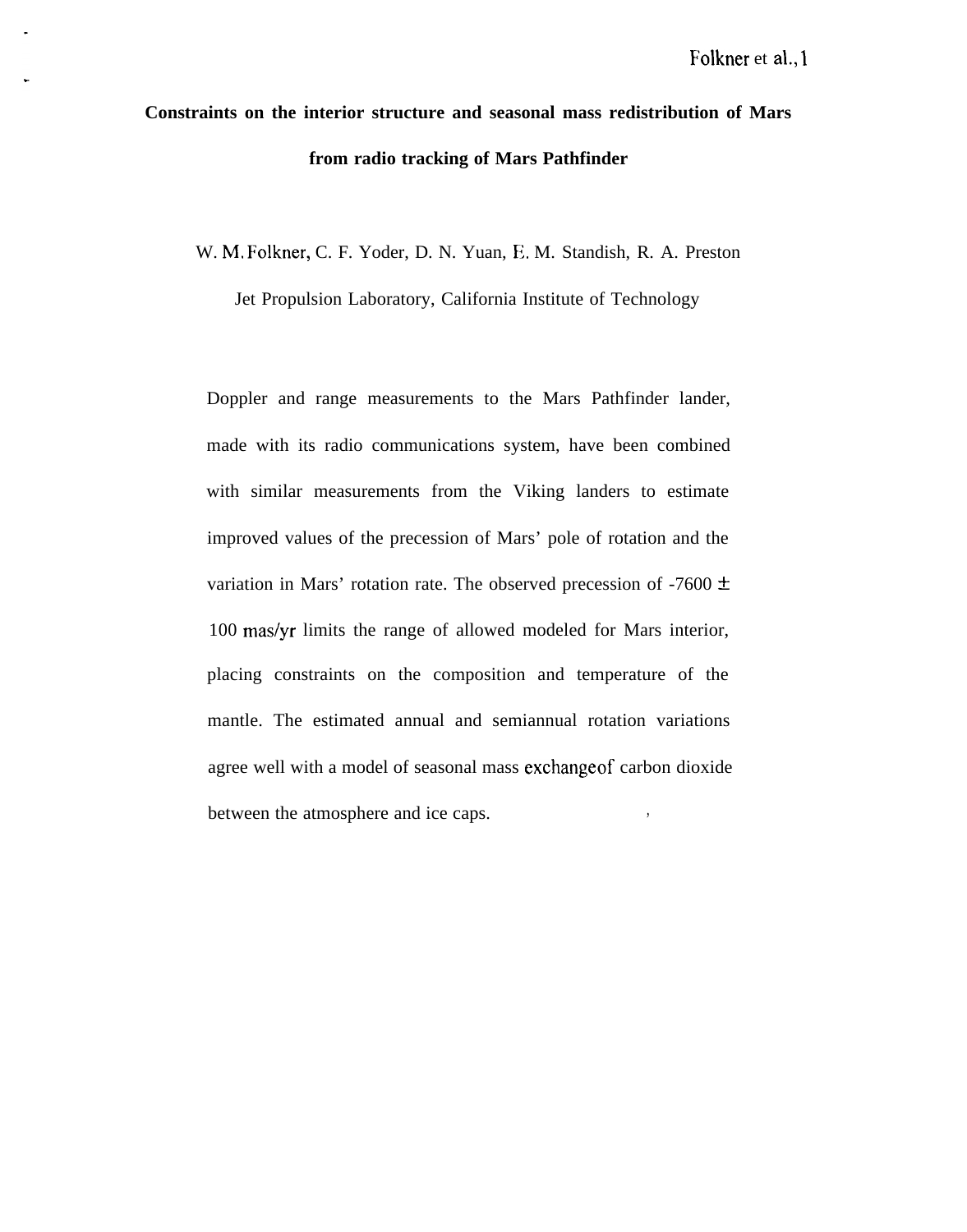Folkner et al., 2

### **Introduction**

The Mars Pathfinder radio system used for communications with the Earth can also be used to measure the distance, and changes in distance, between the Earth and Mars. The Pathfinder signal is usually coherently locked to a signal transmitted by an Earth tracking station. Doppler measurements of the transponder signal are regularly acquired during each communications session. In addition, range measurements have been scheduled once each week. These measurements are being performed to provide determinations of the changing orbits of Earth and Mars and of the rotation of Mars (1). Of particular interest is the Martian rotational information: secular precession and nutation of the spin axis, seasonal and tidal variations in the rotation rate, and Chandler-like wobble of Mars' figure axis relative to the spin axis. These quantities can provide important information on the interior of Mars and on the annual mass exchangebetween the atmosphere and the polar ice caps.

The precession is driven by the gravitational torque of the sun acting on Mars' oblate figure, and is proportional to  $(C-(1/2(A+B))/C$  where  $C > B > A$  are the principal moments of inertia of Mars. The factor  $C - l/2 (A + B) = J_2 M R^2$  is already known with high accuracy from detection of Mars' gravity field using Viking orbiter and other tracking data (2). Accurate measurement of the precession is needed to determine the polar moment of inertia  $C$ . Knowledge of the polar moment of inertia, combined with measurements of the Mars' mass, size, shape, and low order gravity harmonics constrains the range of allowed models for the interior structure.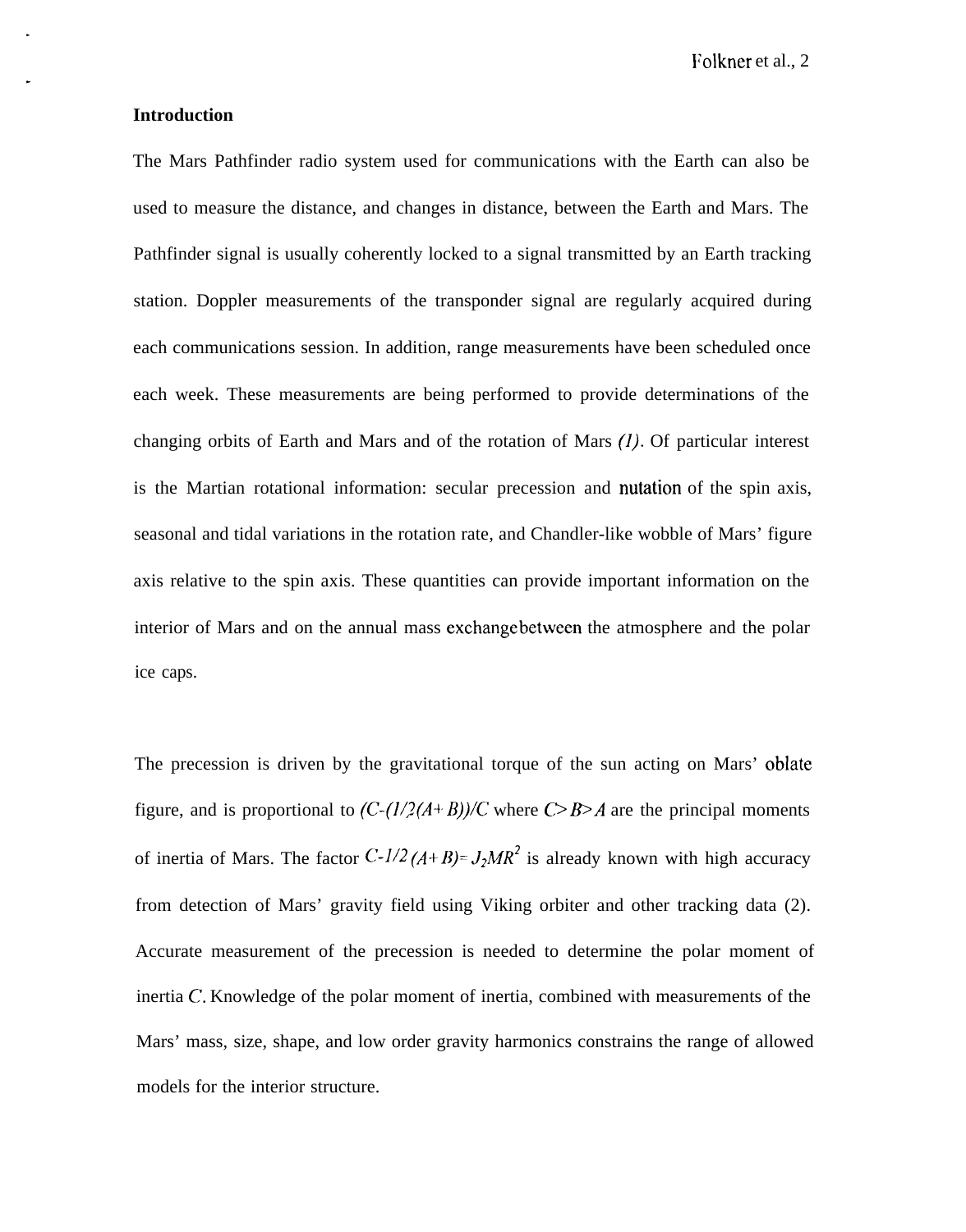Mars' rotation rate is expected to vary due to re-distribution of mass by seasonal sublimation and condensation of carbon dioxide at the polar ice caps. Smaller variations are expected due to solar tides. The size of the variations depends on the amount of mass redistribution and on the interior structure.

Previously, radio tracking measurements from the Viking landers have been used to estimate Mars' rotation and orbit (3). From 6 years of ranging to Viking Lander 1, the precession rate was determined to be 7830  $\pm$  300 mas/yr(4). The Viking estimate for the precession constrains the normalized polar moment of inertia,  $C/MR^2$ , to be 0.357\*0.16. The uncertainty in this estimate is not small enough to distinguish between interior model ranging from an Earth-like composition to iron-enriched compositions characteristic of the SNC meteorites thought to originate from Mars.

We have used the first eight weeks of Pathfinder tracking data to determine the mean spqtial orientation of the pole of rotation of Mars to within 2.5". The Viking lander data constrain the mean pole at the midpoint of that experiment to about 0.5". The combination of the Pathfinder data with the Viking lander data acquired 24 years earlier determine the precession rate to about 1.5%, a three-fold improvement over previous results. Improved estimates of the seasonal rotation-rate variations have been achieved by including 2 years of Doppler data from Viking Lander 1 not included in previous analyses (4). Eight weeks of Pathfinder data do not span a large enough fraction of the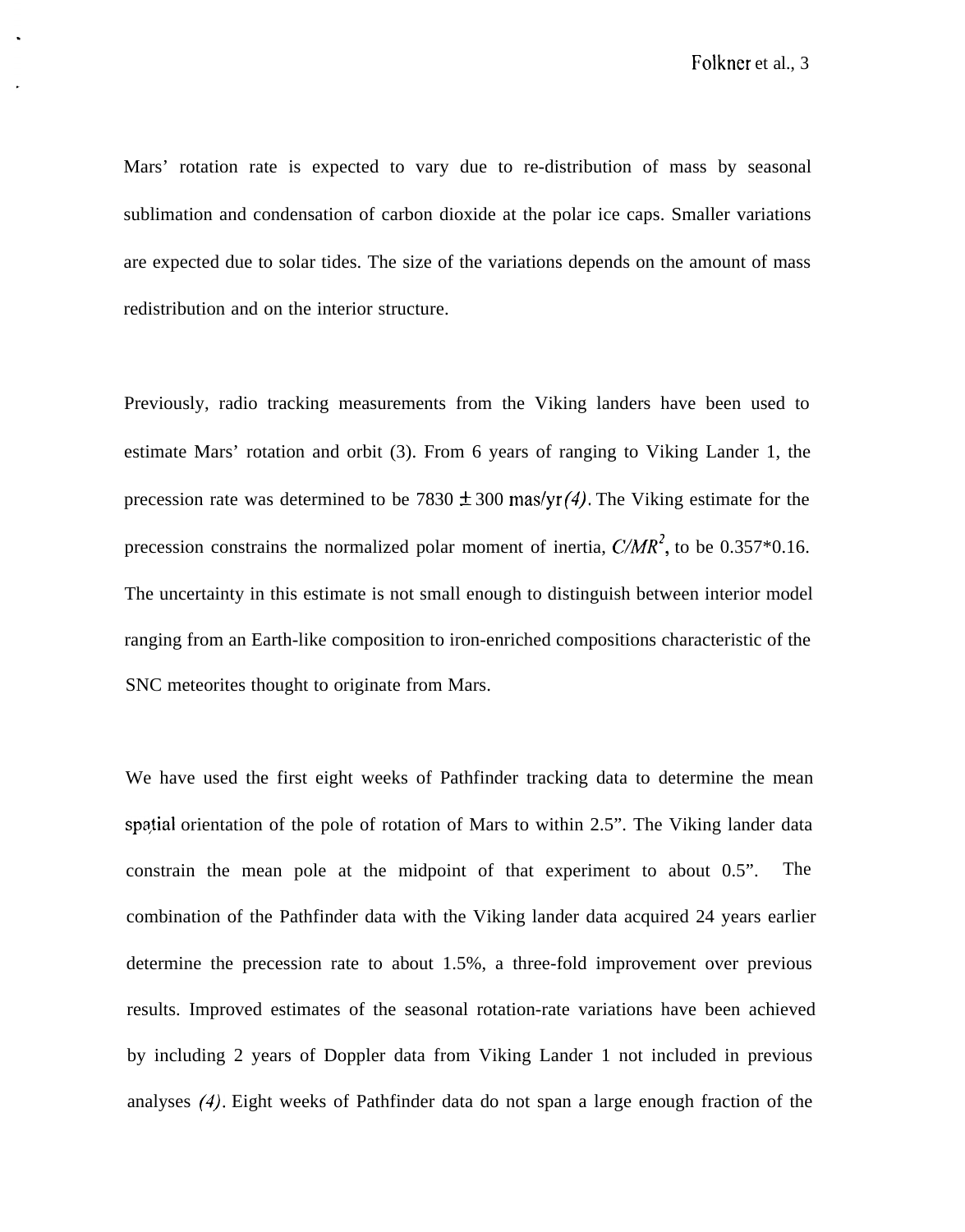Martian to significantly improve the estimates of rotation-rate variations. As Pathfinder tracking data continue to be acquired, they will eventually dominate estimates of rotation variation.

#### **Data quality and estimated quantities**

The Pathfinder radio system operates at X-band (8 GHz) compared with the S-band (2 GHz) radio system used by the Viking landers. Because of the higher radio frequency, the Pathfinder data are much less affected than Viking Lander data by fluctuating charged particles in the solar system and in the Earth's ionosphere. The Pathfinder Doppler data have about 13 times less noise. Samples of the Pathfinder data residuals, after removal of geometric and Earth media effects, are shown in Figure 1. The data noise is about 0.05 rends for data at 60 s intervals. Near the end of each Martian day Pathfinder viewed the Earth at low elevation. At low elevation the radio signal traverses a longer distance through the Martian atmosphere. This causes a signature, with amplitude approximately proportional to 1 /sin(elevation), which is visible in the Doppler residuals.

Ranging measurements are also expected to be somewhat more accurate for Pathfinder than for the Viking Landers. The improvement is not as large as for Doppler, partly because the ranging data are more affected by instrumental effects than are Doppler data. Also calibrations for the solar plasma for some of the Viking lander data were determined from dual-frequency observations of the Viking orbiters. The Viking ranging data have a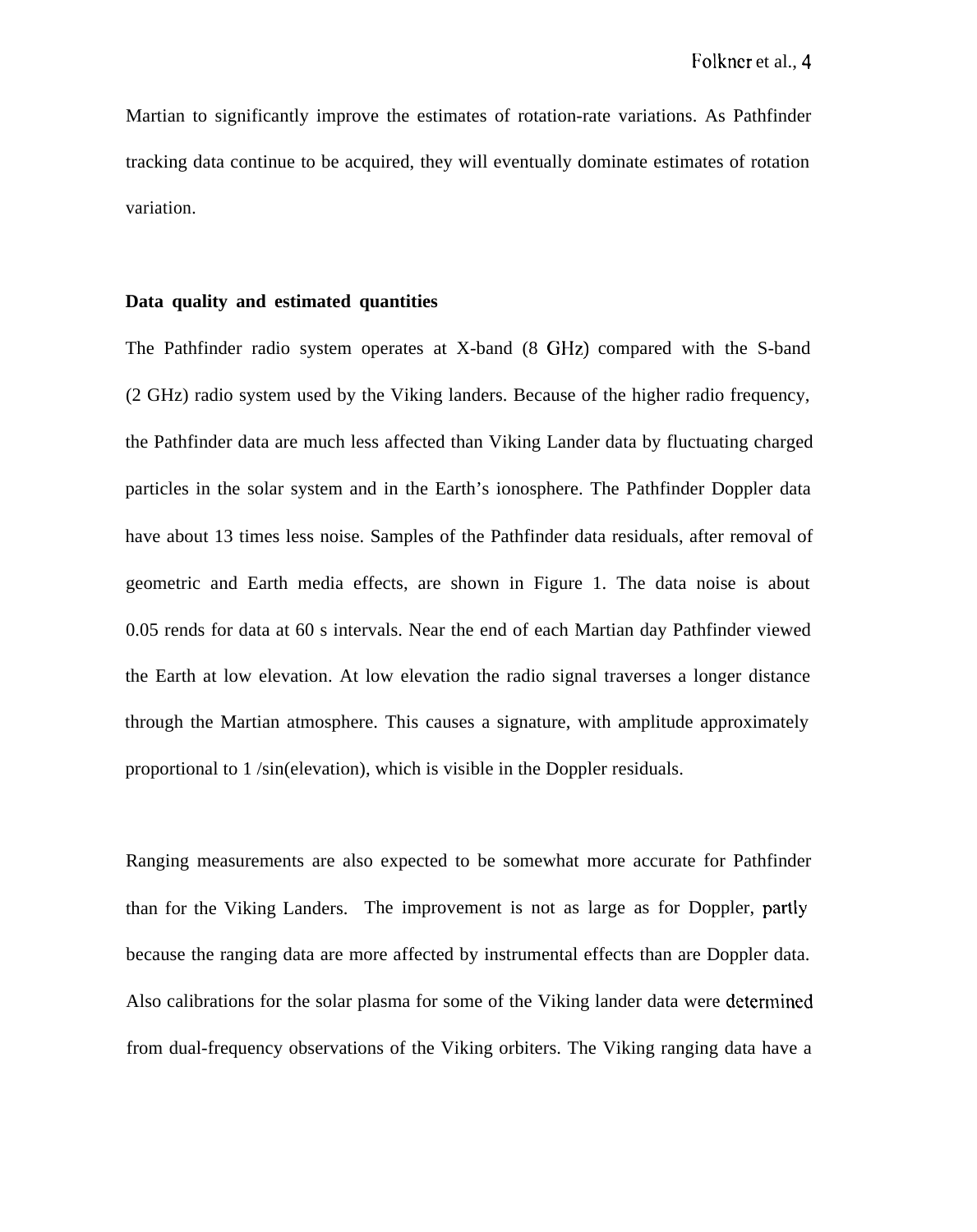residual noise of-7 m for data with orbiter calibrations and -12 m for data with no orbiter calibrations. The Pathfinder ranging data taken so far have residuals of-3 rn.

The Doppler and range data obtained during the first 8 weeks of the Pathfinder mission have been combined with data from the Viking landers to solve for Martian orbital and rotational parameters as well as the positions of the Pathfinder and Viking landers. Besides the Viking lander rangingdata used in previous work (4) we have also included Doppler data from Viking Lander 1 (recovered by Ray Wimberly) from July 1976 to December 1978. The data have been fit using a simplified model for Mars' rotation, with the spin axis direction described by its right ascension  $a$  and declination  $\delta(5)$ . Rotation about the spin axis was described the by angle  $W$ , its rate,  $\omega$ , and harmonics

$$
\delta W = \sum_{j=1}^{4} \left\{ C_j \cos\left[jn(t-t_0)\right] + S_j \sin\left[jn(t-\dot{\mathbf{t}}\mathbf{O})\right]\right\}
$$

with  $t_0$  = Jan 1, 1980 and the mean motion  $n = 190.40^{\circ}/yr$  (6). In addition, the solution included six parameters describing Mars' orbit and three parameters (equivalent to the semimajor axis, eccentricity, longitude of perihelion) describing the shape of Earth's orbit. The orientation of Earth's orbit with respect to the frame of extragalactic radio sources used to define Earth orientation was held fixed (7).

Longitude on Mars must be defined by a convention. We have fixed the value for the rotation about the axis,  $W$ , at epoch J2000, at the value given by Davies et al.  $(5)$ . Since the estimated rotation rate is different than the value adopted by Davies et al., there is a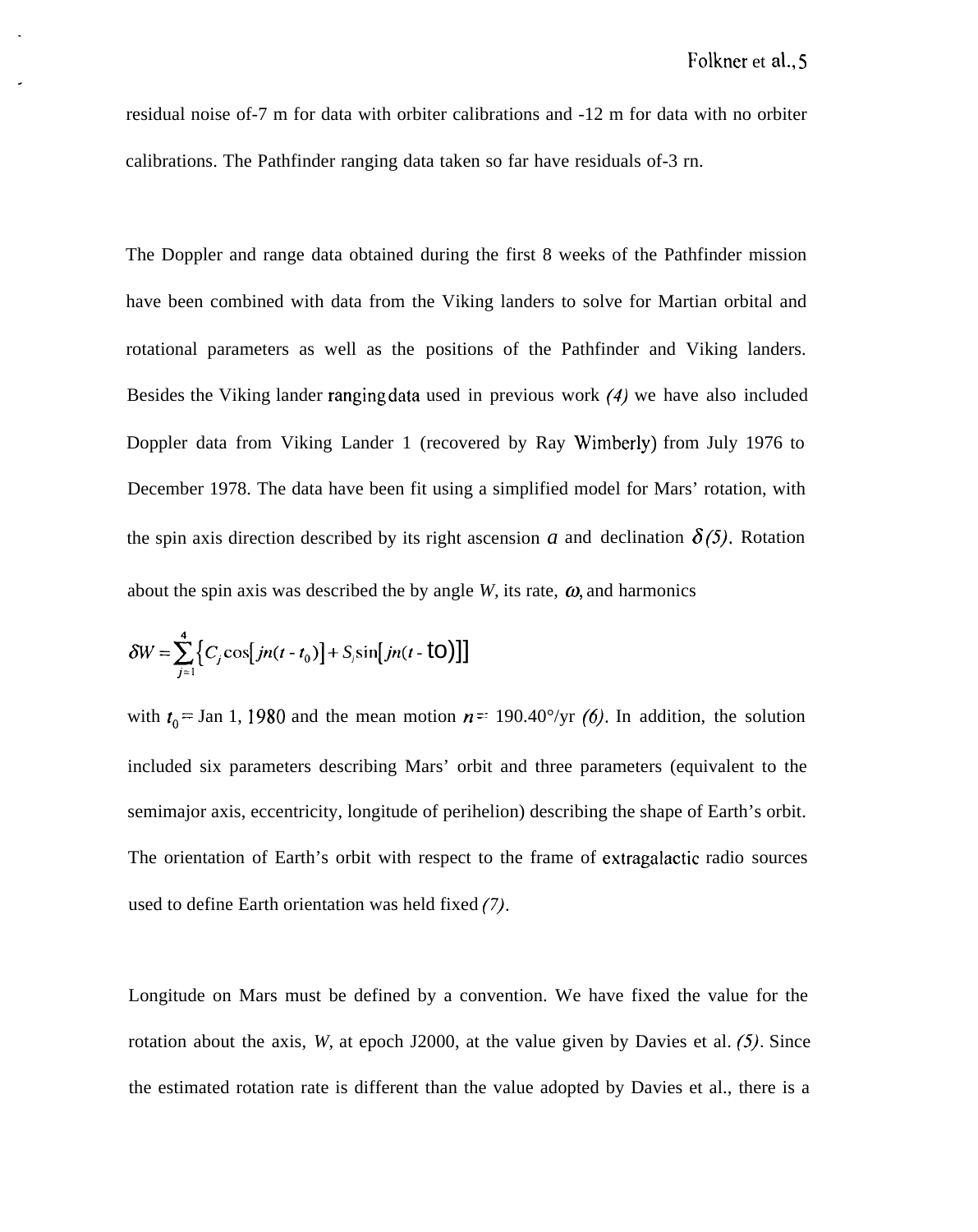cumulative difference in rotation causing a misalignment in longitude at the time of Viking orbiter imaging of about 0.3 km. This is probably less than the camera pointing uncertainties of the Viking orbiter cameras.

Table 1 gives the estimated positions for Pathfinder and Viking Lander 1 & 2. The 'areodetic' coordinates are given with respect to a reference ellipsoid defined by an equatorial radius of 3397.2 km and flatness 0.0105. Table 2 gives the estimated rotation constants. The uncertainties indicated in Table 1 and 2 are not the formal uncertainties, which are much smaller, but account for the unmodeled effects, including polar motion and non-Kelperian corrections to Mars orbit, and encompass variations in solutions observed with subsets of the data and solution parameters.

The right ascension and declination rates of the spin axis are more easily interpreted in terms the obliquity  $\varepsilon$  and longitude of the ascending node angle  $\psi$  relative to Mars orbit normal (8). The estimated obliquity and node rates, after correcting for the periodic nutations  $(9)$ , are given by

 $d\epsilon/dt = -20 \pm 50$  mas/ yr  $d\psi/dt = -7597 \pm 100$  *maslyr* 

where the uncertainties are the realistic uncertainties. The estimated obliquity rate is consistent with zero, as expected. The predicted nodal rate is inversely proportional to the normalized polar moment of inertia  $C/MR^2$ , as given by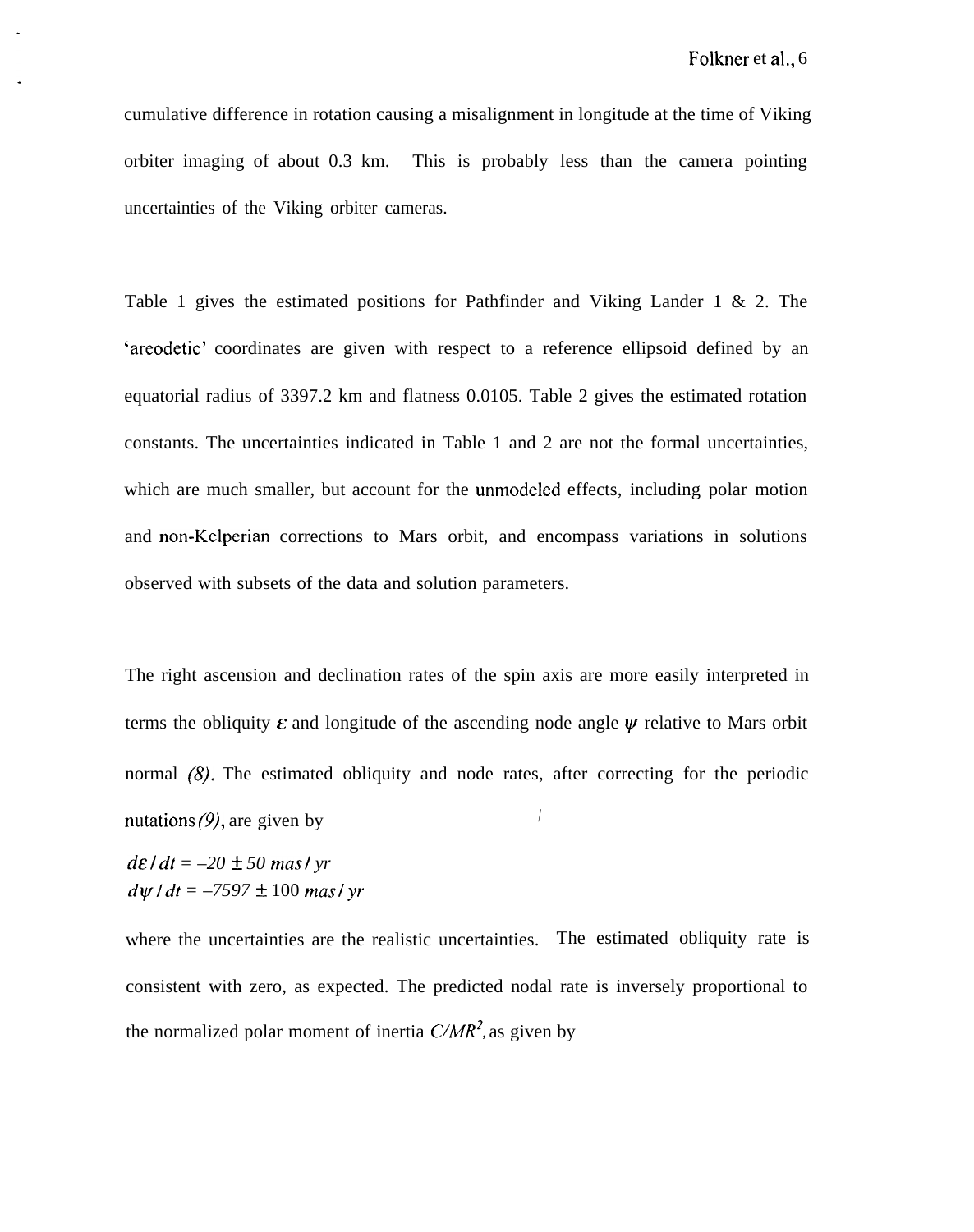$$
d\psi / dt = -\frac{3}{2} J_2 \cos \varepsilon (1 - e^2)^{-3/2} M R^2 n^2 / \omega C.
$$

where  $\varepsilon$  is the obliquity and  $e$  is the orbital eccentricity. The corresponding moment estimate is

$$
C/MR^2 = 0.3653 + 0.0056
$$

This represents a threefold improvement over previous estimates (4). The uncertainties in the coefficients describing variations in Mars rotation about its spin axis, { $C_j, S_j$ }, given in Table 2 represent a factor of two improvement over earlier results.

#### **Interpretation**

Previous estimates of Mars polar moment of inertia required assumptions about the source of triaxial asymmetry of the internal mass distribution. Reasenberg  $(10)$  used the observed triaxial shape of Mars, and the hypothesis that the Tharsis volcano was the primary contribution to the nonhydrostatic component of the polar moment, to estimate a value for *C'/A4R2* of 0.365. One means of understanding Reasenberg's argument is to consider the relative magnitude of the nonhydrostatic contributions to the three moments of inertia:  $Ac \geq AB \geq \Delta A$ . Tharsis is located near the equator and aligned with the A moment axis. Reasenberg effectively argues that  $\Delta C = AB$ . On, the other hand, Bills' (11) statistical argument finds that the most likely case is  $\Delta C - AB = AB - AA$ . The expected moment from this argument is  $C/MR^2 = 0.345$ . Our estimate clearly favors the Reasenberg interpretation.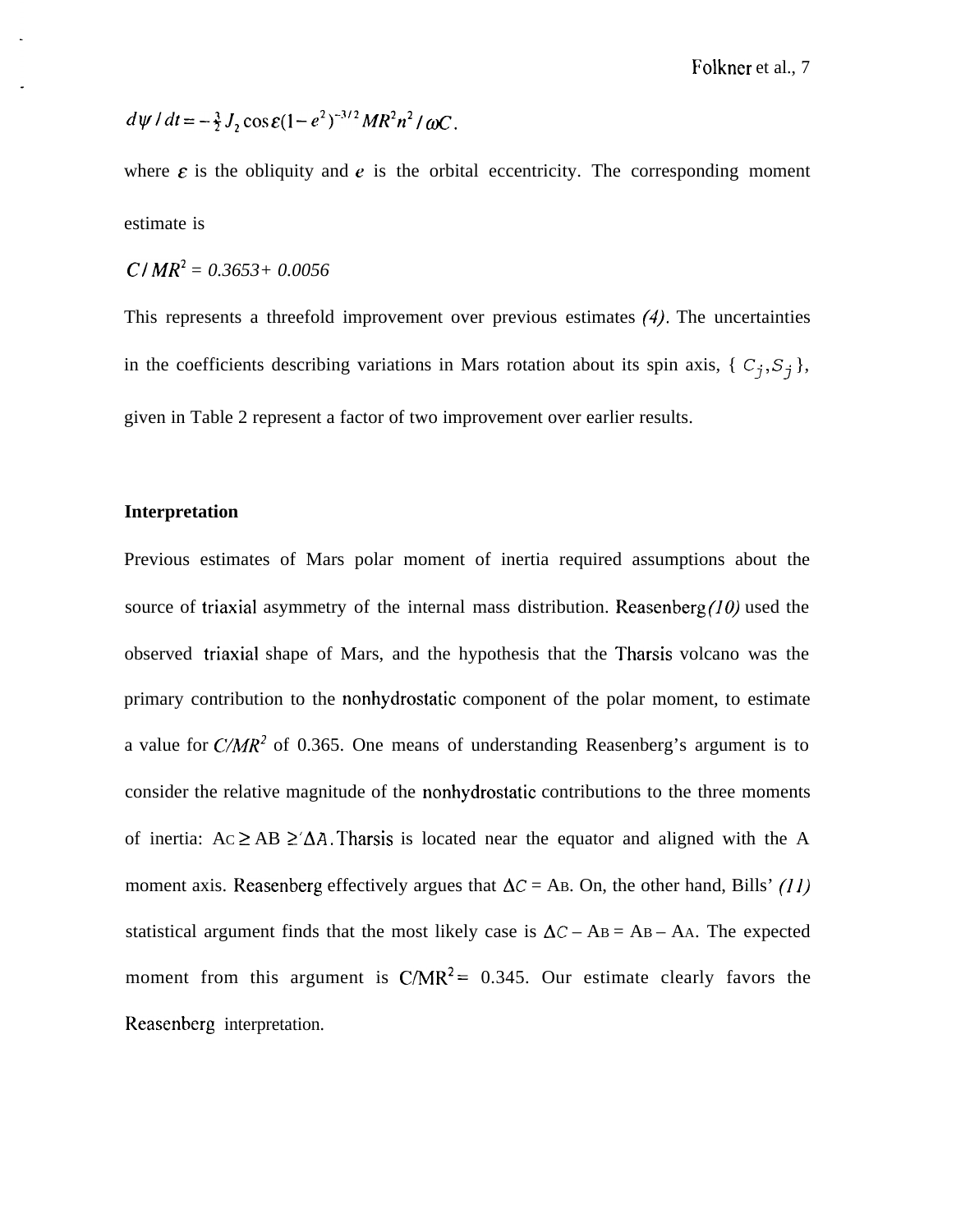The estimated polar moment of inertia can be used to constrain models of the Martian interior. Figure 2 presents the variation in polar moment of inertia versus core size for eight modeled compositions and temperature profiles of the Martian mantle (4). The model mantle composition range from an Earth-like ratio of  $Mg/(Mg+Fe)$  of 89 $\degree$ /0 to a value of 70°/0, representing a mantle highly enriched with iron. For each model mantle composition, results for two possible temperature profiles, one cooler than Earth at a given pressure and one warmer, are shown. With no significant constraint on the polar moment of inertia, a wide range of mantle models are consistent with the observed mass, size, and gravitational field. The estimated precession constant rules out some of the models. Warm models with mantles compositions similar to Earth are ruled out, as are some cold, iron enriched models. If the (iron-enriched) SNC meteorites are typical of the mantle composition, then the mantle must be warmer than Earth's (for the same pressure level) and the core radius must be larger than -1300 km. Continued Pathfinder tracking measurements may allow the detection of nutation effects caused by a fluid core  $(1)$ which would further constrain the size, composition, and temperature of the core.

If Mars has a fluid core with low viscosity (e.g. liquid iron), then variations in rotation about the spin axis depend only on changes in the mantle polar moment of inertia  $C_m$ . The major contribution to variations in  $C_m$  is the mass exchange between the polar ice caps and the atmosphere. The mass exchange conserves axial angular momentum, and hence the rotation rate changes in response to moment variations. A secondary source of rotation variations is the deformation of Mars' figure by solar tides. Seasonal zonal

,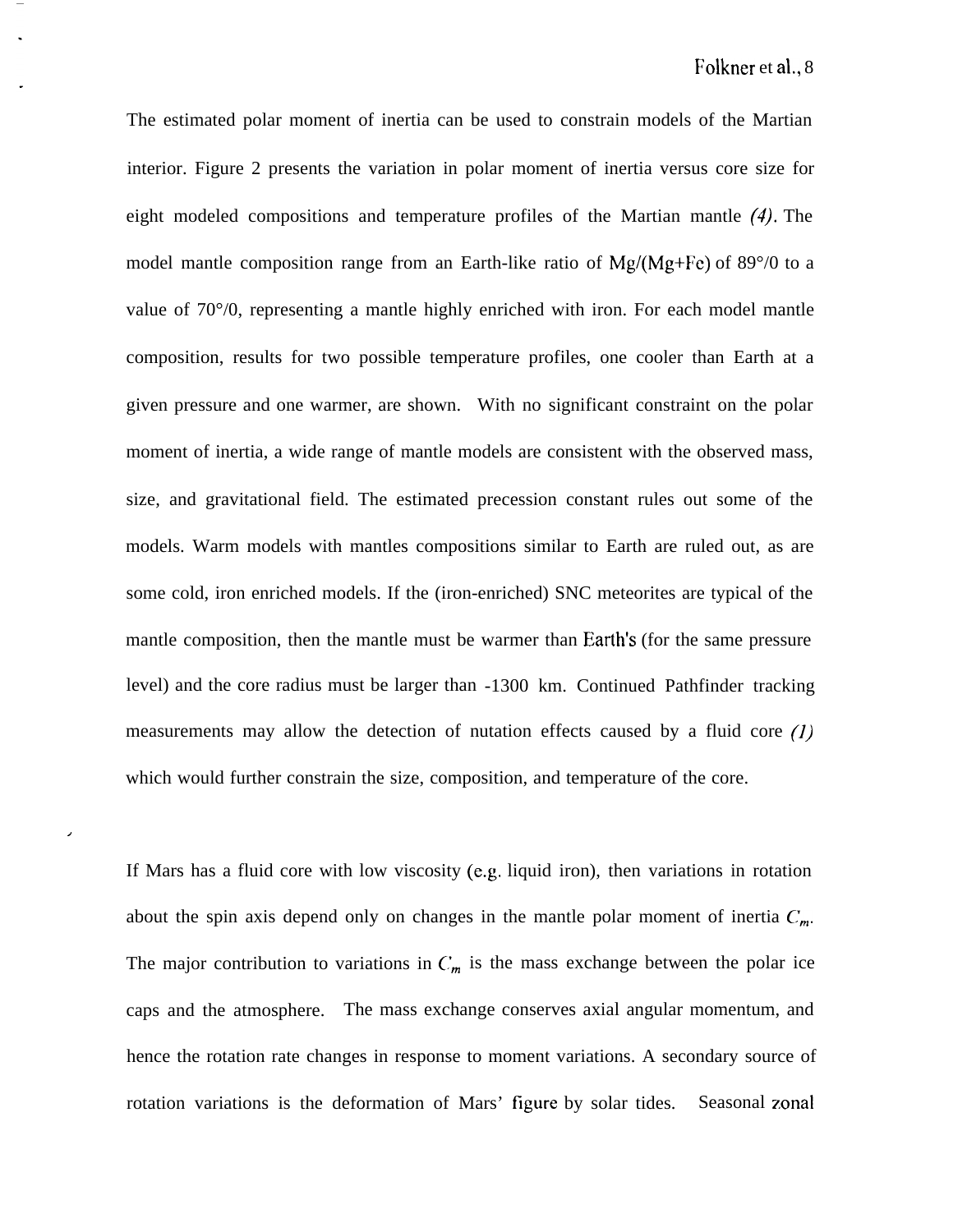winds, which are the primary mechanism for momentum change on Earth  $(12)$ , are probably much less important for Mars (13).

The unbalanced waxing and waning of the Martian polar ice caps results in seasonal changes in air pressure at the Pathfinder and Viking landers. Assuming that the north and south polar ice caps have uniform thickness and similar angular extent, the predicted change in rotation rate can be inferred from the pressure history (4)

$$
\delta W(mas) = \overline{K}_{20} \begin{bmatrix} 367\sin(\ell+112.8^\circ) + 157\sin(2\ell+181.7^\circ) \\ +19\sin(3\ell+172.5^\circ) + 8\sin(4\ell+168.1^\circ) \end{bmatrix}
$$

where  $\ell$  is the orbital mean anomaly and  $\overline{K}_{20}$  is a factor that depends on several assumptions including the maximurnextent (in latitude) of the ice caps  $(14)$ . A nominal value is  $\overline{K}_{20}=1.3$ .

Solar tides result in smaller variations in rotation rate. The predicted response is given by (4)

$$
\delta W(mas) = -k_{2m}MR^2/C_m \left[ \begin{matrix} 97\sin(\ell) + 62\sin(2\ell + 2\omega - 2\psi) \\ +14\sin(3\ell + 2\omega - 2\psi) + 7\sin(2\ell) \\ -5.9\sin(2\ell + 2\omega - 2\psi) \end{matrix} \right]
$$

where  $k_{2m}$  is the mantle tidal Love number. The factor  $k_{2m}MR^2/C_m$  ranges from 0.3 to 0.8 for plausible Mars models, with 0.5 taken as a nominal value.

Figures 3 and 4 show comparisons of the predicted ice cap and solar tide models with the estimated values for the annual and semiannual terms. The agreement between the models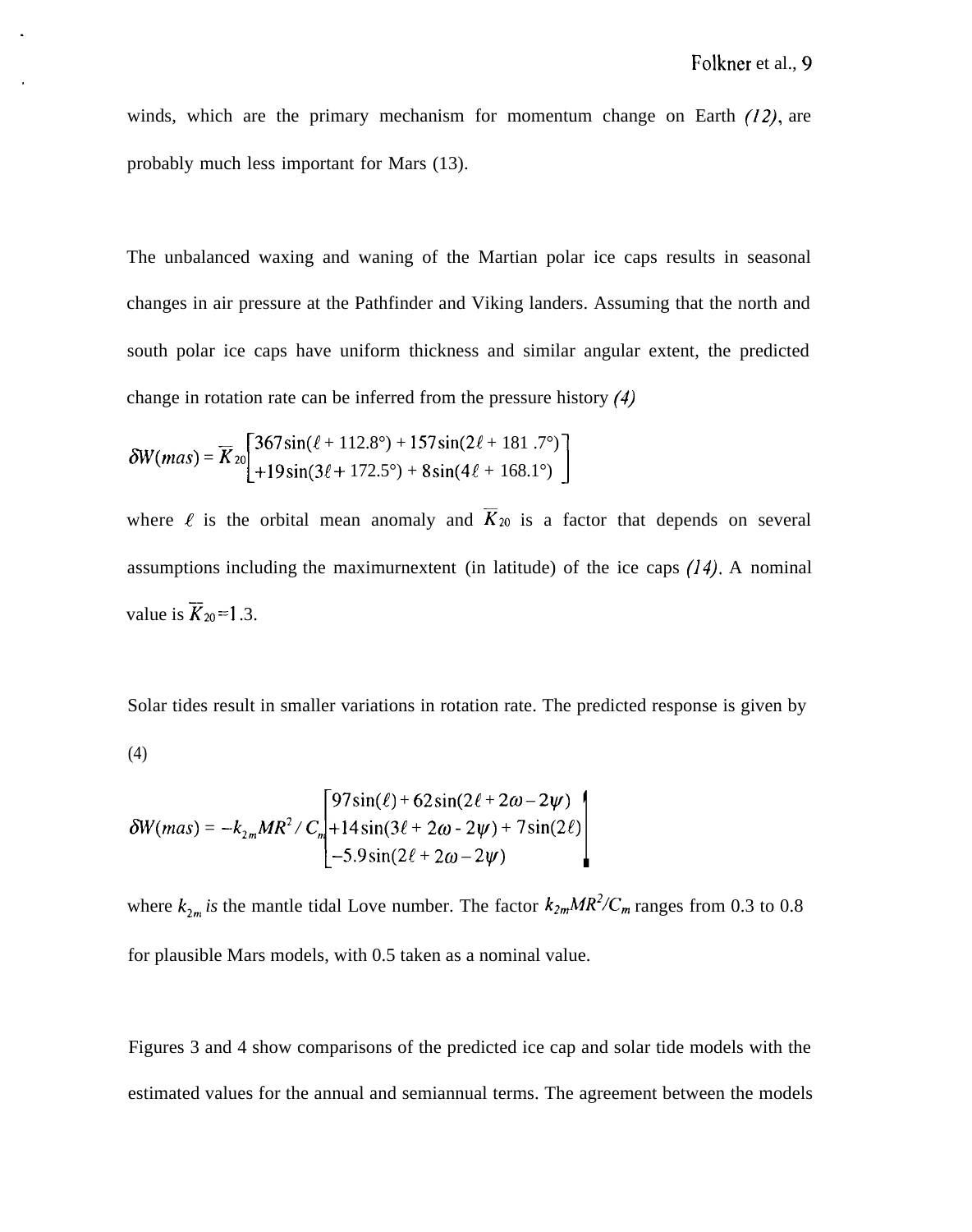and the current estimates for the semiannual term is excellent. The modeled annual term differs from the current estimate by about 100 mas in amplitude and  $15^{\circ}$  in phase, which is reasonably good agreement given the uncertainties in the model. The quarterly amplitude of 40 mas is just barely significant. However, the triannual amplitude is much larger than predicted. The estimated signature is

$$
\delta W_3(mas) = (183 \pm 42) \sin(3\ell + 160.5^\circ)
$$

One possible explanation for the observed triannual variation is that there is mass exchangebetween the caps that is not accounted for by the change in pressure. This could lead to a moment change if the caps have different ablation and accumulation histories which vary with latitude  $(15)$ . For example, one cap may have uniform frost coat while another is maximum at the poles and decreases toward it outer circumference. Or the ice caps might accrete at their outer boundary and ablate uniformly (or vice-versa). Either process could conceivably change the moment without changing air pressure. However, the size of the observed signature implies that this hidden mass is comparable in amplitude to the observed annual signature. Also, it seems odd that the estimated annual and semiannual terms agree so well with the models since this hidden mass effect should also affect them as well.

Another possible explanation for the triannual term is that the signature is not due to rotation-rate variation, but to polar motion, which can cause a signature in the data which is nearly diurnal, mimicking a change in rotation rate. The predicted wobble period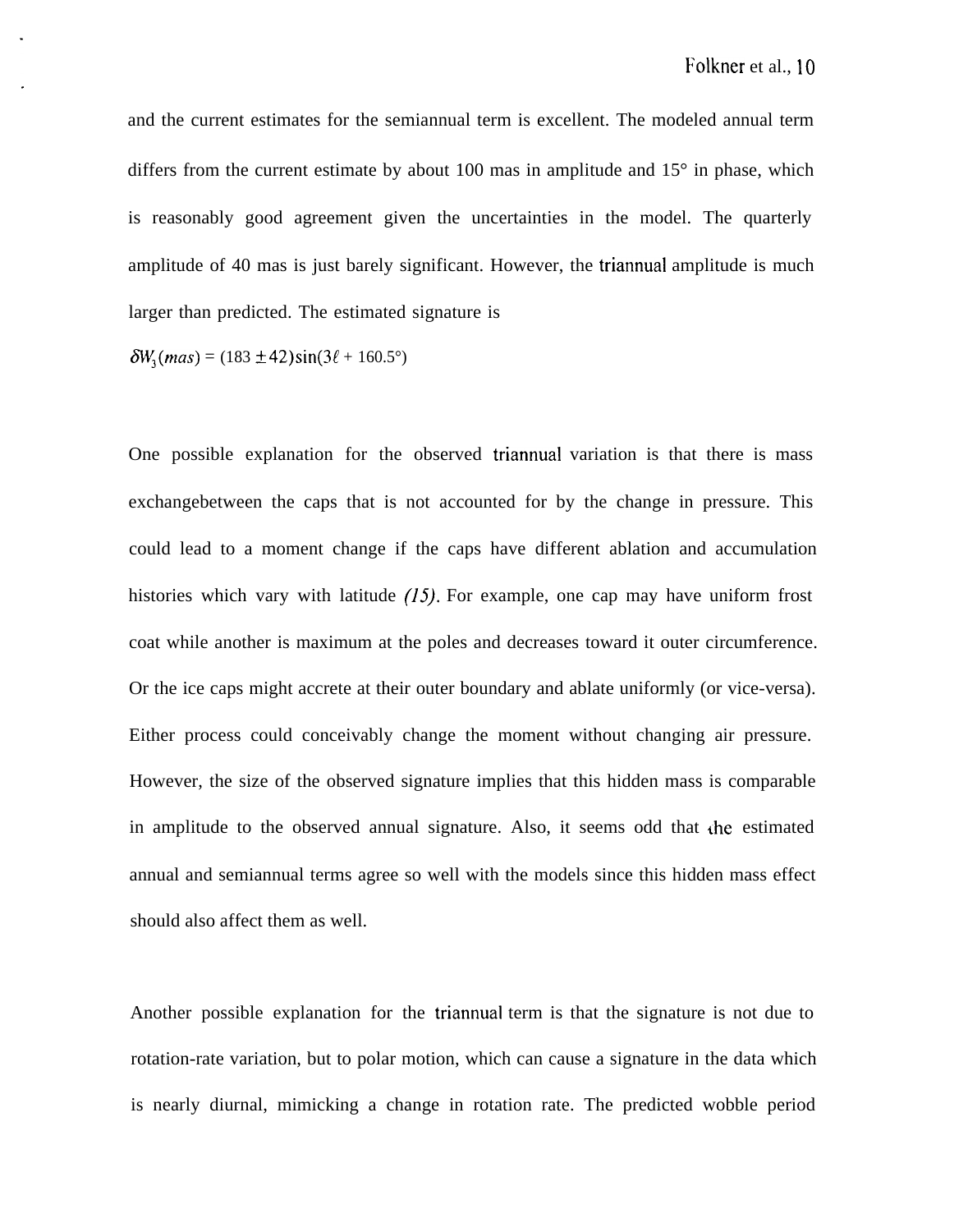$P_w(day) \cong 191(C_m/0.365MR^2)/(1-0.78k_2)$  ranges from 196 day to 213 day for a wide range of models with a low-viscosity core. This period is close to 1/3 Martian year  $= 229$  day. The estimated amplitude for both the free and forced motions are of order 10 to 20 mas for a  $1.5\%$  cap asymmetry. The observed asymmetry of the ice caps during maximum polar winter is quite small, if ice cap thickness is assumed constant, although during summer the residual caps are markedly off-center.

#### **Future improvements**

Given the current healthy state of Pathfinder, tracking should continue for many months. Measurements over that time will allow an improved determination of the mean pole during the Pathfinder mission, resulting in improvement of the precession constant. Analysis with a longer span of Pathfinder data and more sophisticated modeling will result in significant improvement in estimates of rotation variations, and should be able to discriminate between possible explanations for the observed triannual signature. There is a good chance that nutation variations due to a fluid core can be detected, which will give much more insight into the structure of the interior, including constraints on the size and composition of the core. The longer tracking arc will also allow improvecl determinations of Mars' orbit, masses of asteroids affecting Mars' orbit, and tests of general relativity.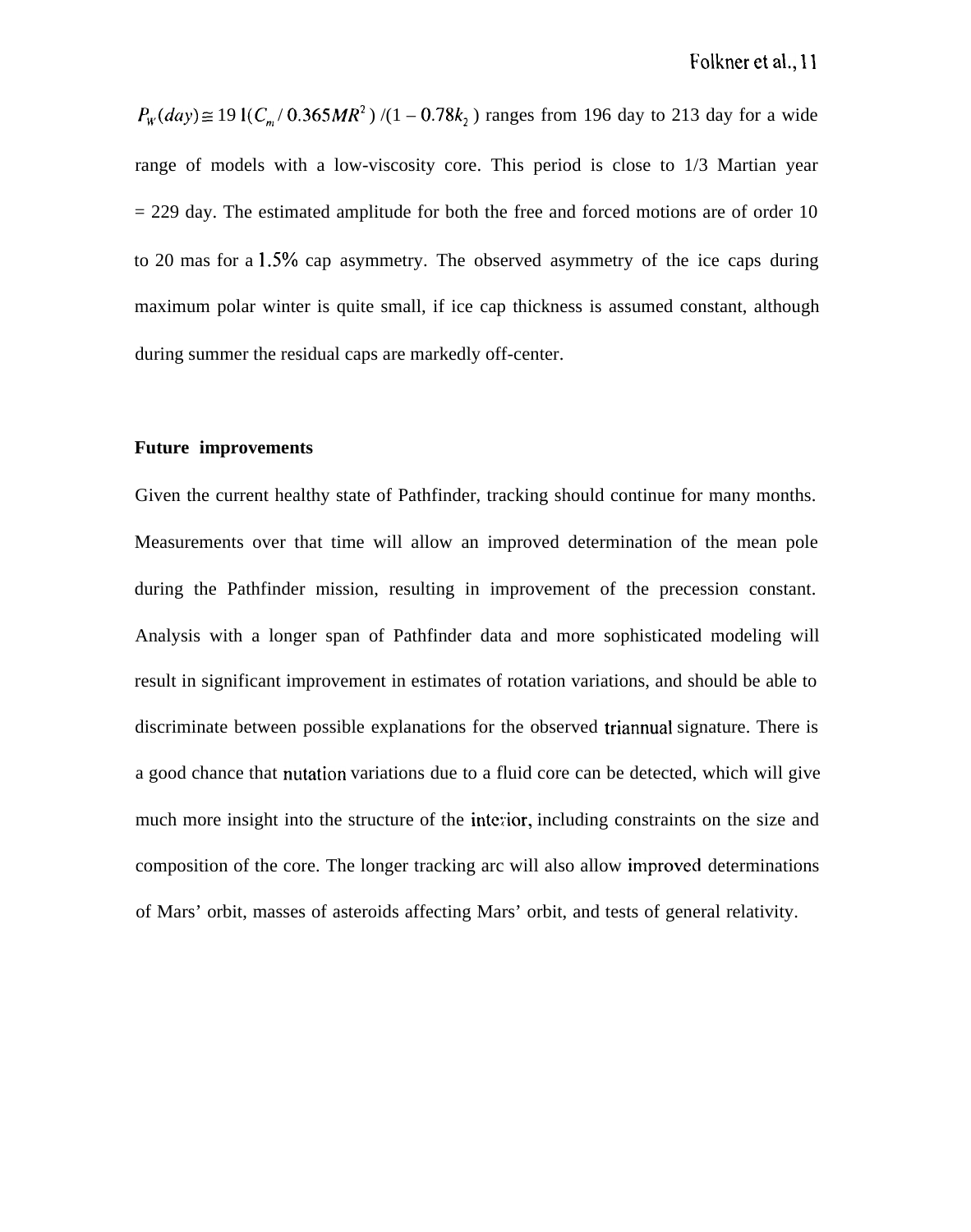## **Notes and references.**

**1.** W. M. Folkner, R, D. Kahn, R. A. Preston, C. F. Yoder, E. M. Standish, J. G. Williams, C. D. Edwards, R. Hellings, M. Eubanks and B. Bills, J. Geophys. Res. 102, **4057 (1997).**

**2.** A. S. Konopliv and W. L. Sjogren, Publication 95-3, Jet Propulsion Laboratory, California Institute of Technology (1995);

- D. E. Smith, F. J. Lerch, R. S. Nerem, M. T. Zuber, G. B. Patel, S. K. Fricke, and F. G. Lemoine, *J. Geophys. Res.* 98,20871 (1995)
- 3. A. P. Mayo, W. T. Blackshear, R. H. Tolson, W. H. Michael, Jr., G. M. Kelly, J. P. Brenkle, Mysoor and T. A. Komarek, J. Geophys. Res. 82,4297 (1977);
- W. H. Michael, R. H. Tolson, A. P. Mayo, W. T. Blackshear, G. M. Kelly, D. L. Cain, J. 1?. Brenkle, I. I. Shapiro, and R. D. Reasenberg, *Science 193,803 (1976);*
- E. M. Standish Jr. and J. G. Williams, in *Inertial Coordinate Sy.slerns on the Sky,* J. H.

Lieske and V. K. Abalkin eds., Kluwer, Dordrecht, pp. 173-181 (1 990);

4. C. F. Yoder and E. M. Standish, J. Geophys. Res. **102,4065** (1997).

**5. e.g.** M. E. Eavies et al., Celest. *A4ech.* 63, 127-148 (1996).

6. The estimated terms on variation in rotation about the pole have been corrected for nutations and for general relativistic effects. The effect of nutation on rotation was removed using the approximate correction.  $\delta W(nut) \approx (\cos \mathcal{E} - 1)\delta \psi$ , where the nutation in longitude of the node,  $\delta \psi$ , are taken from R. D. Reasenberg and R. W. King, J. *Geophys. Res.* 84, 6231 (1979). The relativistic correction results from the eccentric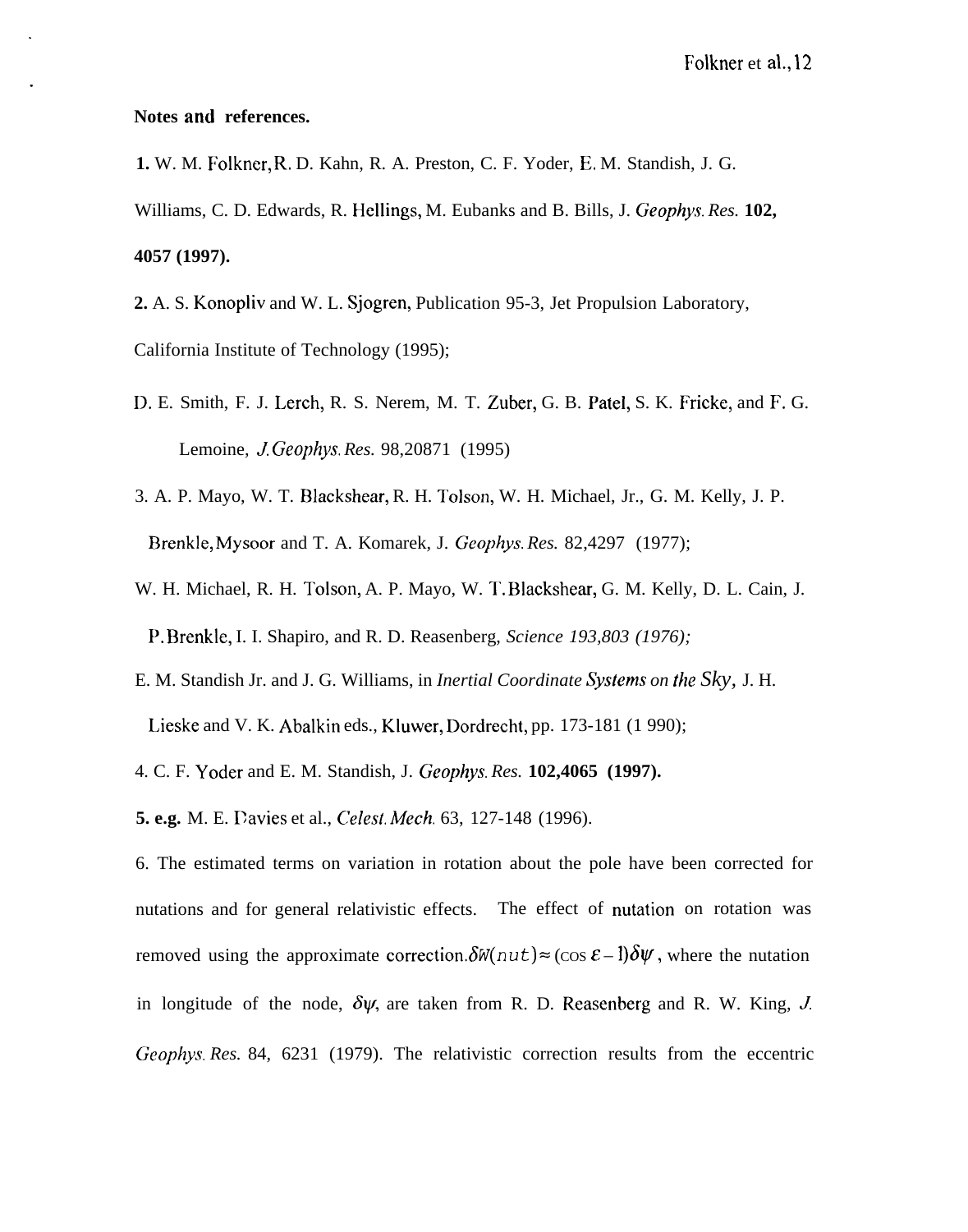Mars orbit and orbital velocity which alters local Mars time by a factor  $(1 - GM<sub>o</sub>/c2r - \frac{1}{2}V<sup>2</sup>/c<sup>2</sup>)$ . See Ref. 4 and F. W. Sears and R. W. Brehme, *Introduction to the theory of relativity.* Addison-Wesley, Reading Mass. (1968).

7. W. M. Folkner, P. Chariot, M. H. Finger, J. G. Williams, O. J. Severs, X X Newhall and E. M. Standish, Jr., *Astron. Astrophys.* 287,279 (1994)

8. The orbit normal on July 1, 1997 is described by  $\alpha_0 = -86.6416^\circ$  and  $\delta_0 = 65.3206^\circ$ with respect to Earth Mean Equator at J2000. The unit normal is given by  $\mathbf{n}_{0} =$  $\{\cos\delta_0 \cos\alpha_0, \cos\delta_0 \sin\alpha_0, \sin\delta_0\}.$  The cross product  $z = n_p x$  no defines the line of nodal intersection. The obliquity  $\epsilon = \sin^{-1}(n_p \times n_o)$ . The rates are obtained from  $de/dt = dz/dt$ .  $z/(sin\epsilon \cos\epsilon)$  and  $dy/dt = -[dz/dt \times z]^2/(sin^2\epsilon)$ . The explicit expressions are  $d\epsilon/dt = 0.4146$ d $\alpha$ /dt -0.7272 d $\delta$ /dt; d $\psi$ /dt = 1.0305 d $\alpha$ /dt + 1.6136 d $\delta$ /dt.

9. The periodic nutations shift the nodal longitude  $\psi$  during the short Pathfinder epoch by  $\delta \psi$  = 1634 mas on Aug. 1, 1997 when the orbital mean anomaly  $\ell$  = -83°. The effect on the Viking data is almost averaged out and is -64 mas on Jan 1, 1980 from numerical partials. The effect on the rate is therefore:  $d\psi/dt(nut)$ <sup>=</sup>(1634 + 64) mas/1 7.6 yr = 97 mas/yr. A similar correction for obliquity results in  $d\varepsilon/dt$  (nut) = 14 mas/yr.

10. R. D. Reasenberg, *J. Geophys. Res.* 82,369 (1977). W. M. Kaula, *Geophys. Res. Lett.* 6, 194 (1979).

11. B. Bills, *Geophys. Res. Lett.* **16,385 (1989).**

**12.** R. D. Rosen and D. A. Salstein, *J. Geophys. Res.* 88,5451 (1983).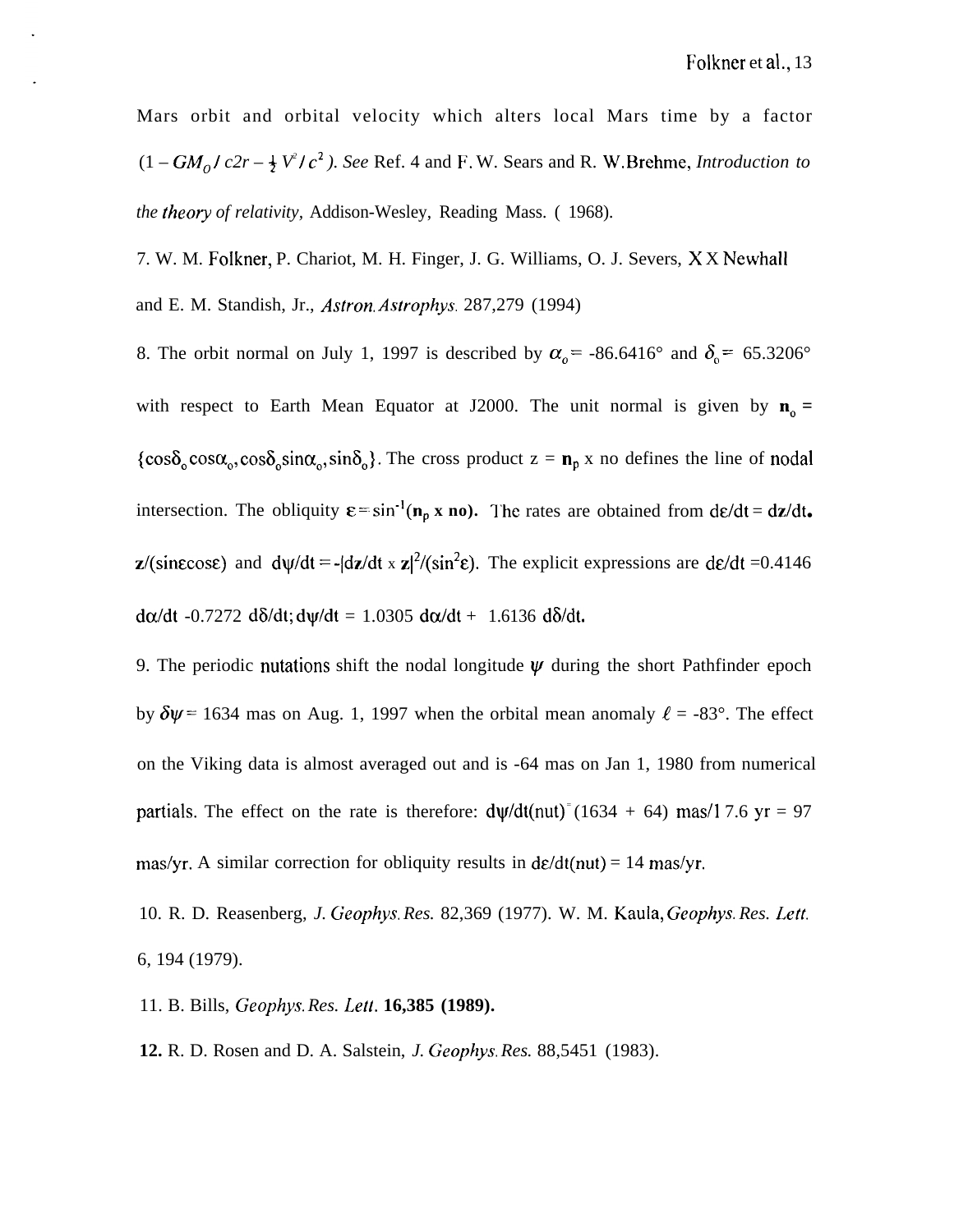13. A. Cazenave and G. Balmino, Geophys. Res. Lett. 8,245 (1981).

14. A harmonic analysis of the Viking pressure measurements gives the size of the seasonal variation coefficients [J. E. Tillman, N. C. Johnson, P. Guttorp, and D. B. Percival, J. Geophys. *Res.* 98, 10963, (1993)]. The rotation response depends on the scale factor  $\overline{K}_{20} = (1 + k'_{2m})MR_e^2/C_mK_{V1}(K_{20}^{caps} - K_{20}^P)$ .  $K_{V1} \cong 0.70$  is the ratio of the average global air pressure to the Viking Lander 1 mean air pressure. The factors  $K_{20}^{caps}$ and  $K_{20}^P$  depend on the angular extent of the ice cap and the topographic effect on global variation of air pressure, respectively. For caps which extend to 55" latitude,  $K_{20}^{caps} \cong 0.75$ . From a recent topography study (B. G. Bills and R. S. Nerem, *J.* Geophys. Res.. 100, 26314, 1995),  $K_{20}^P \cong 0.028$ .  $k_{2m}$ , is the mantle load number. For mantles enriched in iron, the ratio  $(1 + k_{2m})MR^2/Cm$ , is near 2,6. For further details, see Ref. 4.

15. As an illustration, consider an ice cap load (mass per unit area)  $q(t) = q_0 \cos 3nt$  which is uniform over the polar ring from 20° to 35° colatitude. As this mass is transferred to the opposite polar cap, it uniformly ablates/accretes on to a cap with angular radius of  $\prime$ **20°, conserving total mass. The resulting change in rotation angle is**  $\delta W = -0.025(1 + k_{2m}^{\dagger})MR^2/C_m(\omega/3n)(q_s/\overline{\rho}R)\sin 3nt$  where the factor 0.025 comes from the differential cap histories. The required mean surface density within the polar ring to account for a 180 mas triannual signal is  $q_0 \equiv 80 \text{gm} / \text{cm}^2$ . This is equivalent to a carbon dioxide ice thickness of about 1 m.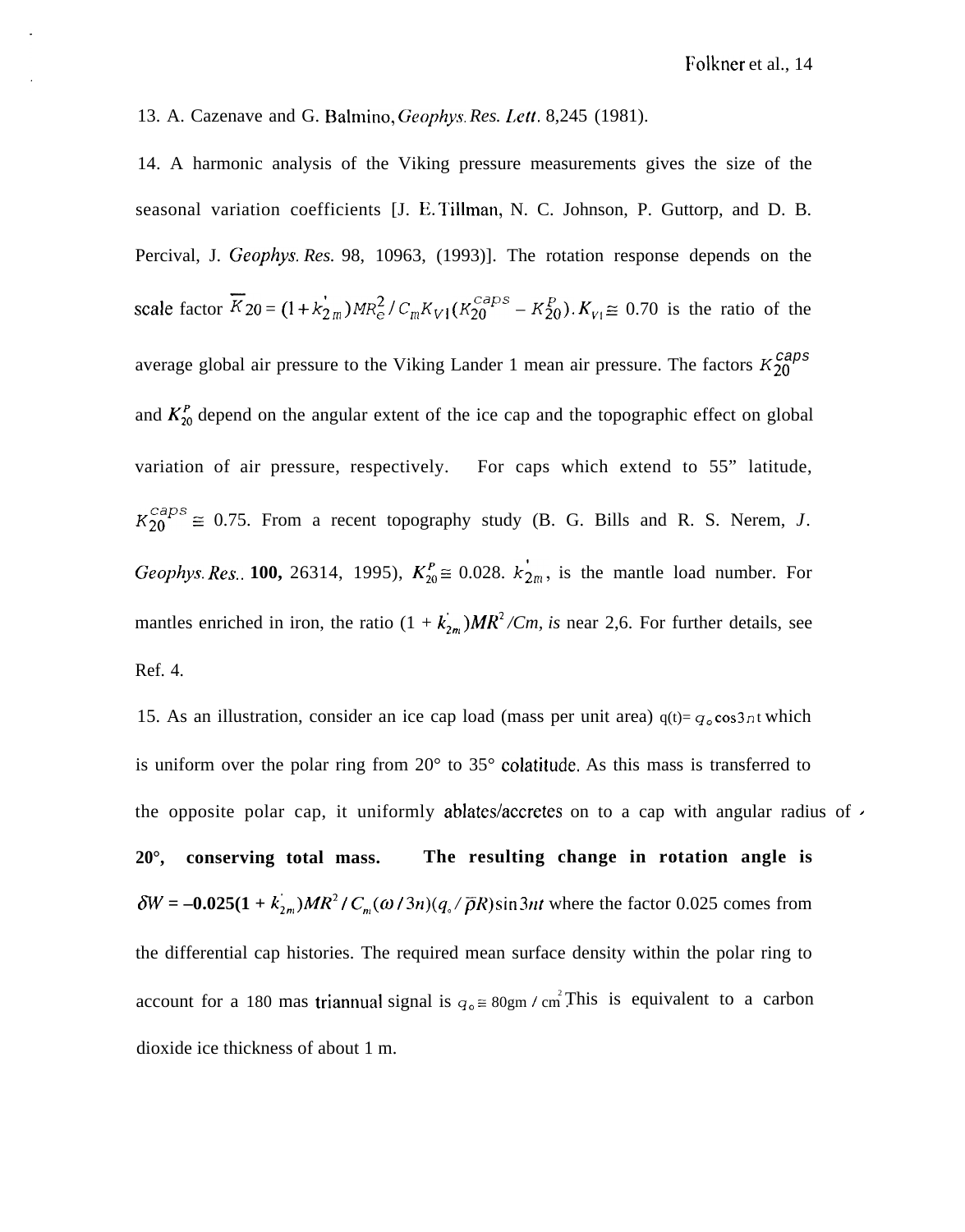16. We thank the Mars Pathfinder project team for their enthusiasm and assistance in acquiring and understanding the tracking measurements. We thank Ray Wimberly for recovery of the Viking lander Doppler data. The research described in this paper was, in part, carried out by the Jet Propulsion Laboratory, California Institute of Technology, under a contract with the National Aeronautics and Space Administration.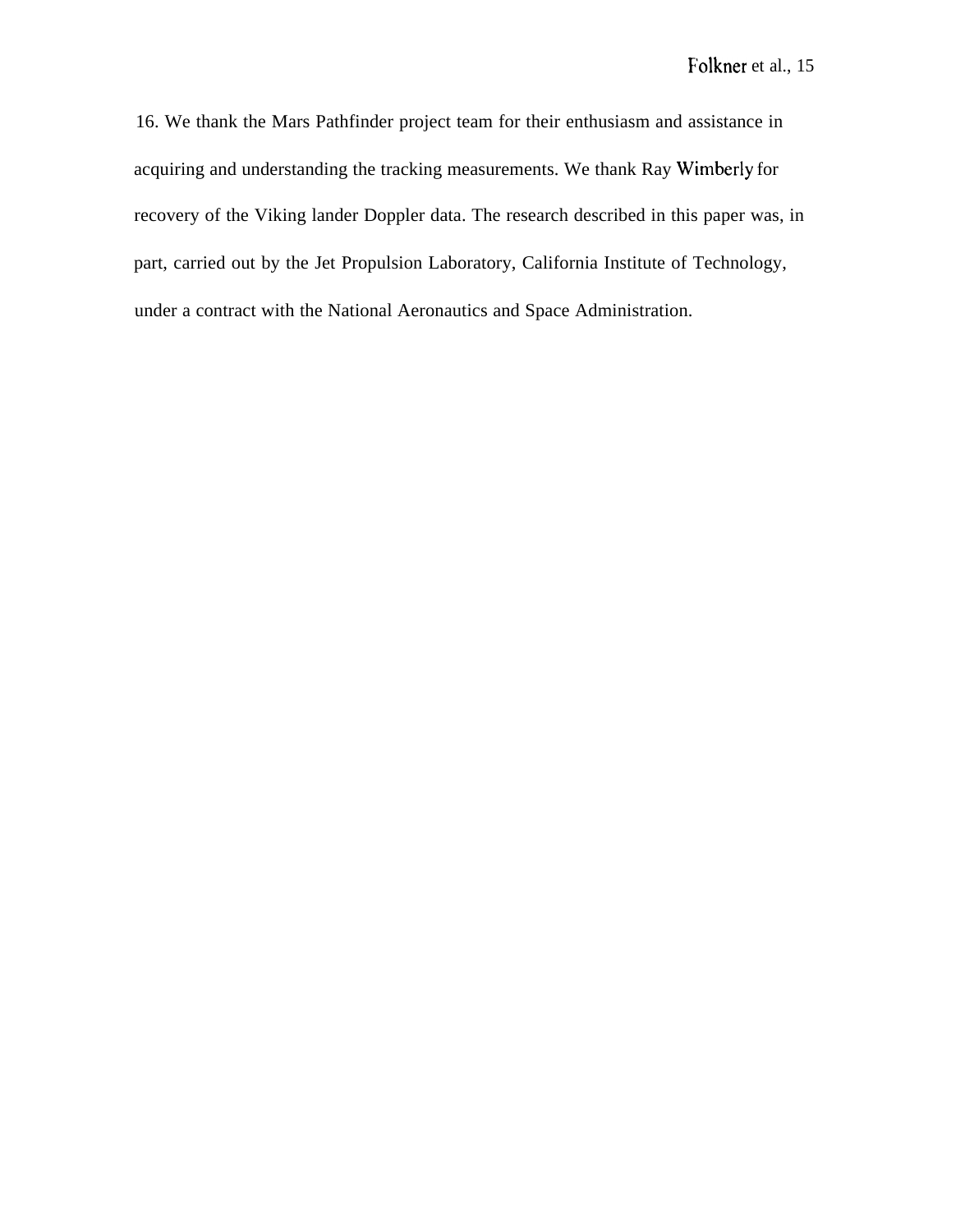|                                          | Pathfinder           | Viking Lander 1      | Viking Lander2                                    |
|------------------------------------------|----------------------|----------------------|---------------------------------------------------|
| Longitude, deg.                          |                      |                      | W 33.5235±0.0010 W48.2211*0.0010 E134.0107*0.0010 |
| Spherical latitude, deg. 22.2696 *O.OO1O |                      | $47.6685 \pm 0.0010$ | $19.0952 \pm 0.0010$                              |
| Spherical radius, km                     | $3389.325 \pm 0.050$ | $3381.813 \pm 0.050$ | $3389.716 \pm 0.050$                              |
| Areodetic latitude, deg. 22.6974+ 0.0010 |                      | $48.2691 + 0.0010$   | $19.4726 \pm 0.0010$                              |
| Height from ellipsoid                    | $-2.689 \pm 0.050$   | $4.247 \pm 0.050$    | $-3.612 \pm 0.050$                                |

Table 1. Lander coordinates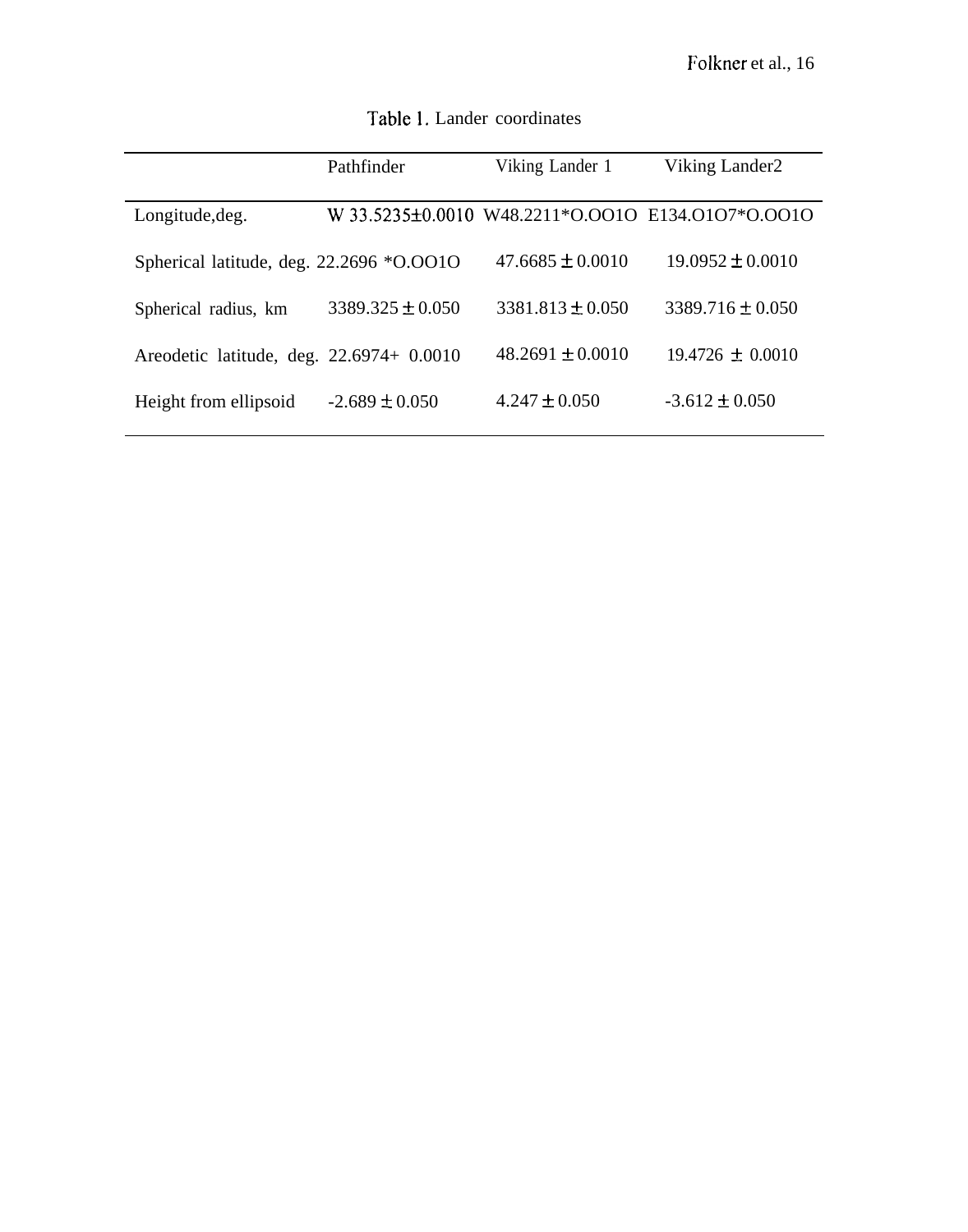| Parameter                                     | Value        | Uncertainty |
|-----------------------------------------------|--------------|-------------|
| Pole right ascension at J2000, $\alpha$ , deg | 317.68113    | 0.00045     |
| Right ascension rate, deg/century             | $-0.1070$    | 0.0020      |
| Pole declination at J2000, $\delta$ , deg     | 52.88651     | 0.00005     |
| Declination rate, deg/century                 | $-0.0608$    | 0.0007      |
| Rotation about pole at J2000, $W$ , deg       | 176.901      | fixed       |
| Rotation rate, deg/day                        | 350.89198233 | 0.00000015  |
| Annual term C 1, mas                          | $-608$       | 50          |
| Annual term S 1, mas                          | $-96$        | 40          |
| Semiannual term C2, mas                       | 142          | 35          |
| Semiannual term S2, mas                       | $-220$       | 40          |
| Triannual term C3, mas                        | $-186$       | 40          |
| Triannual term S3, mas                        | $-29$        | 45          |
| Quarterly term C4, mas                        | 38           | 30          |
| Quarterly term S4, mas                        | $-28$        | 30          |

Table 2. Estimated Mars rotation constants

mas=milli-arc second ofangle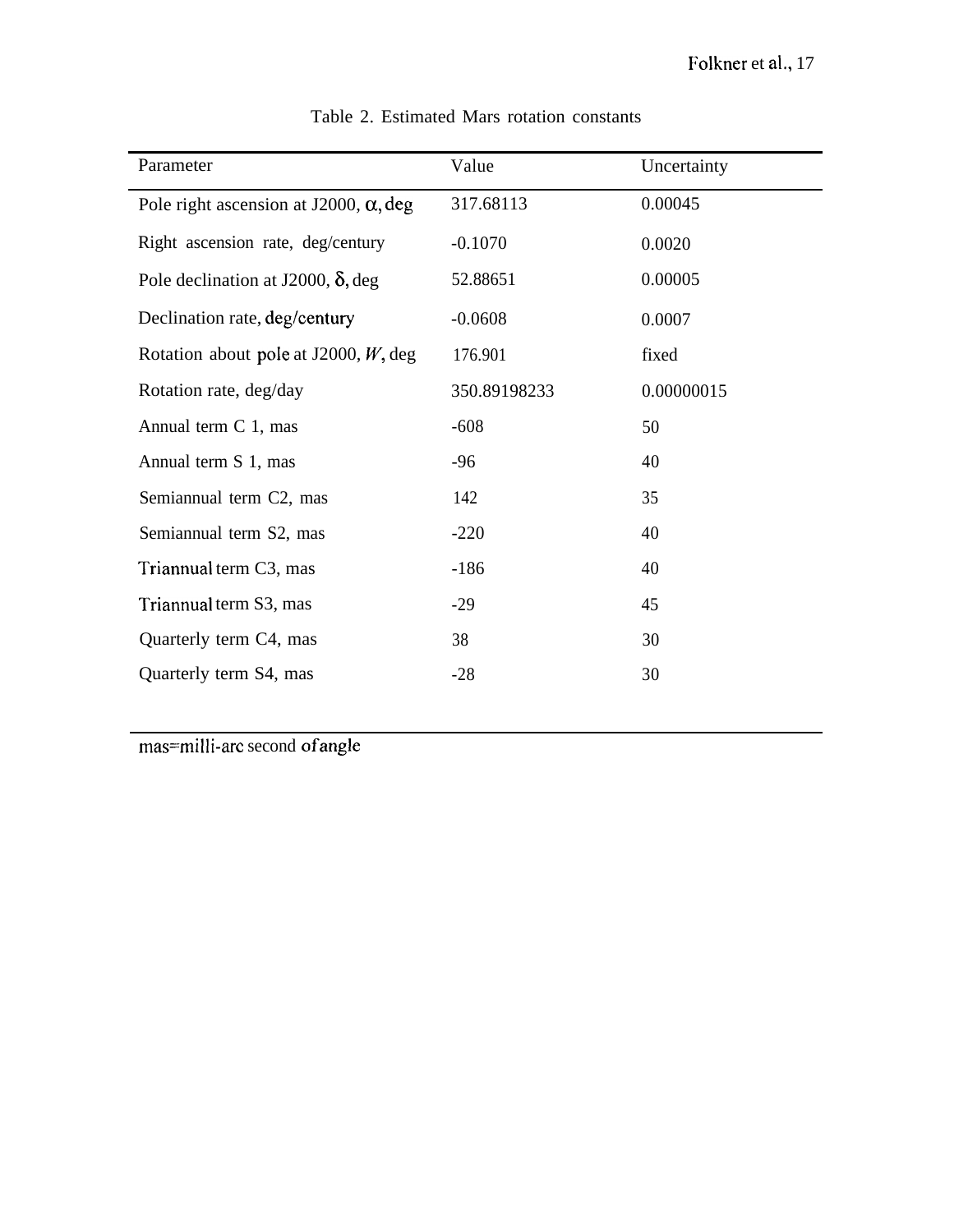## Figure Captions

Figure 1. Typical Doppler data residuals after fit of geometric parameters. The solid line is a fit to the signature due to the Martian atmosphere.

Figure 2. Polar moment of inertia of Mars versus core radius for four different mantle compositions with each of two different temperature profiles.

Figure 3. Comparison of a modeled annual rotation variation from ice cap sublimation/accretion and solar tides with the estimated annual signature.

Figure 4. Comparison ofa modeled semiannual rotation variation from ice cap sublimation/accretion and solar tides with the estimated annual signature.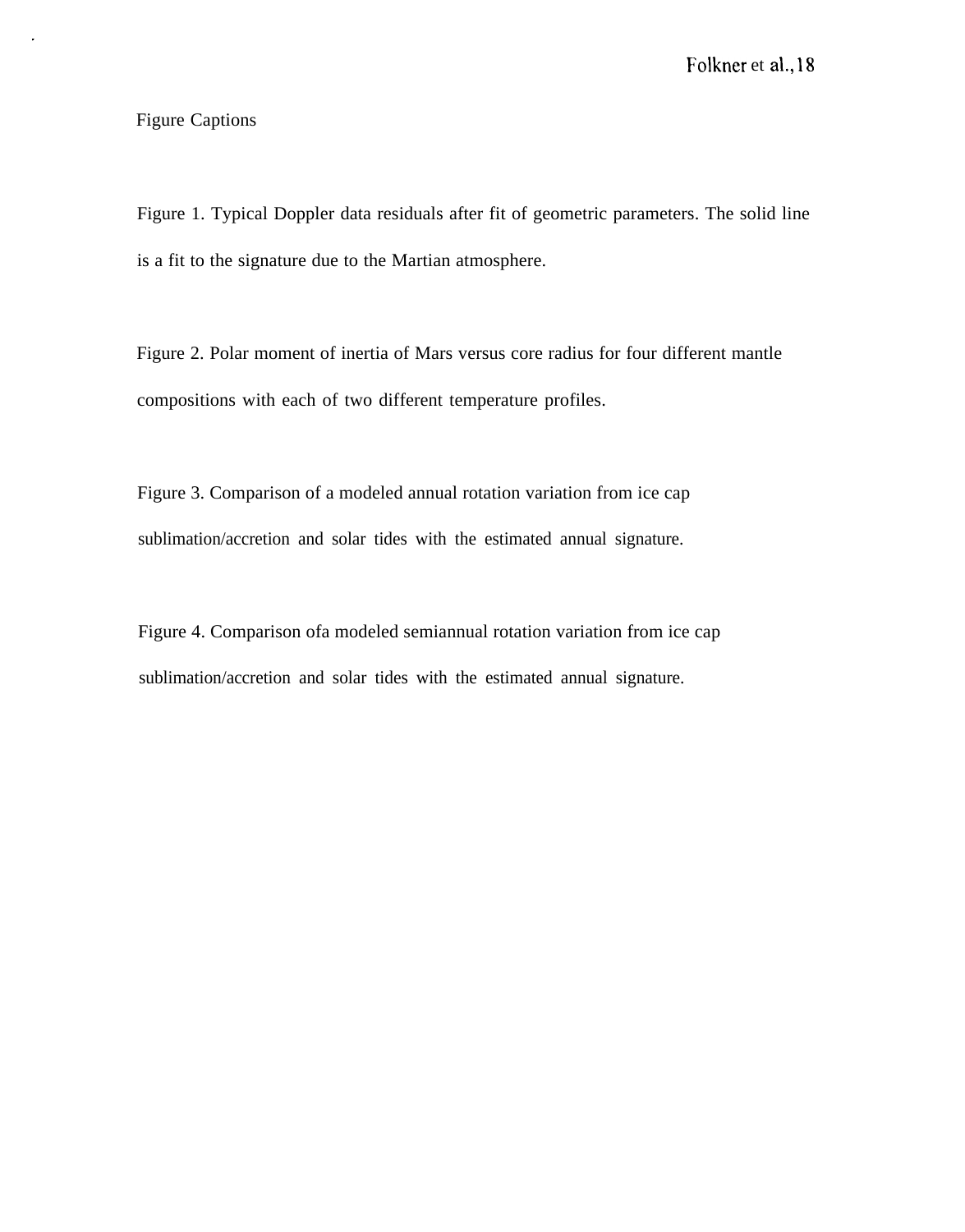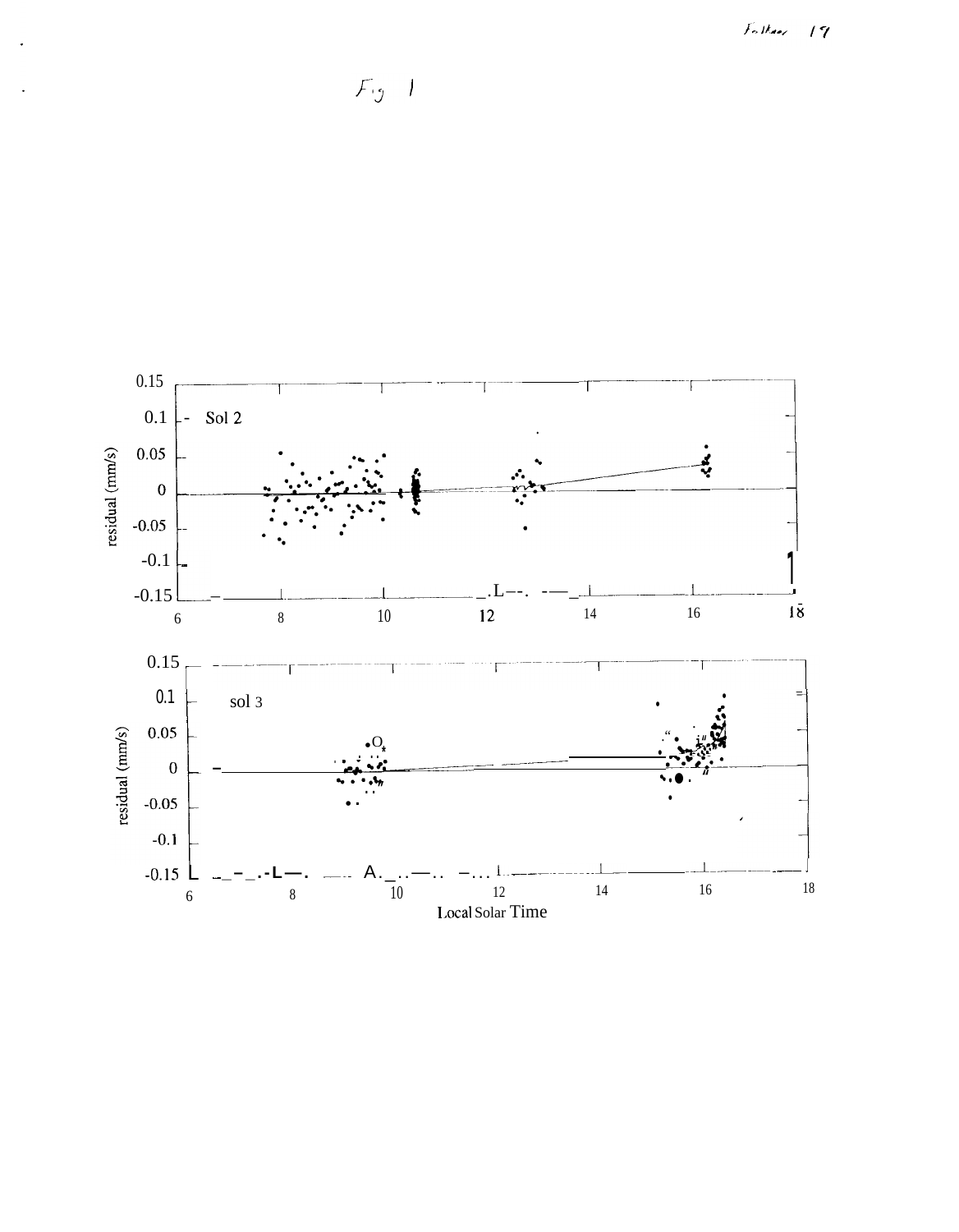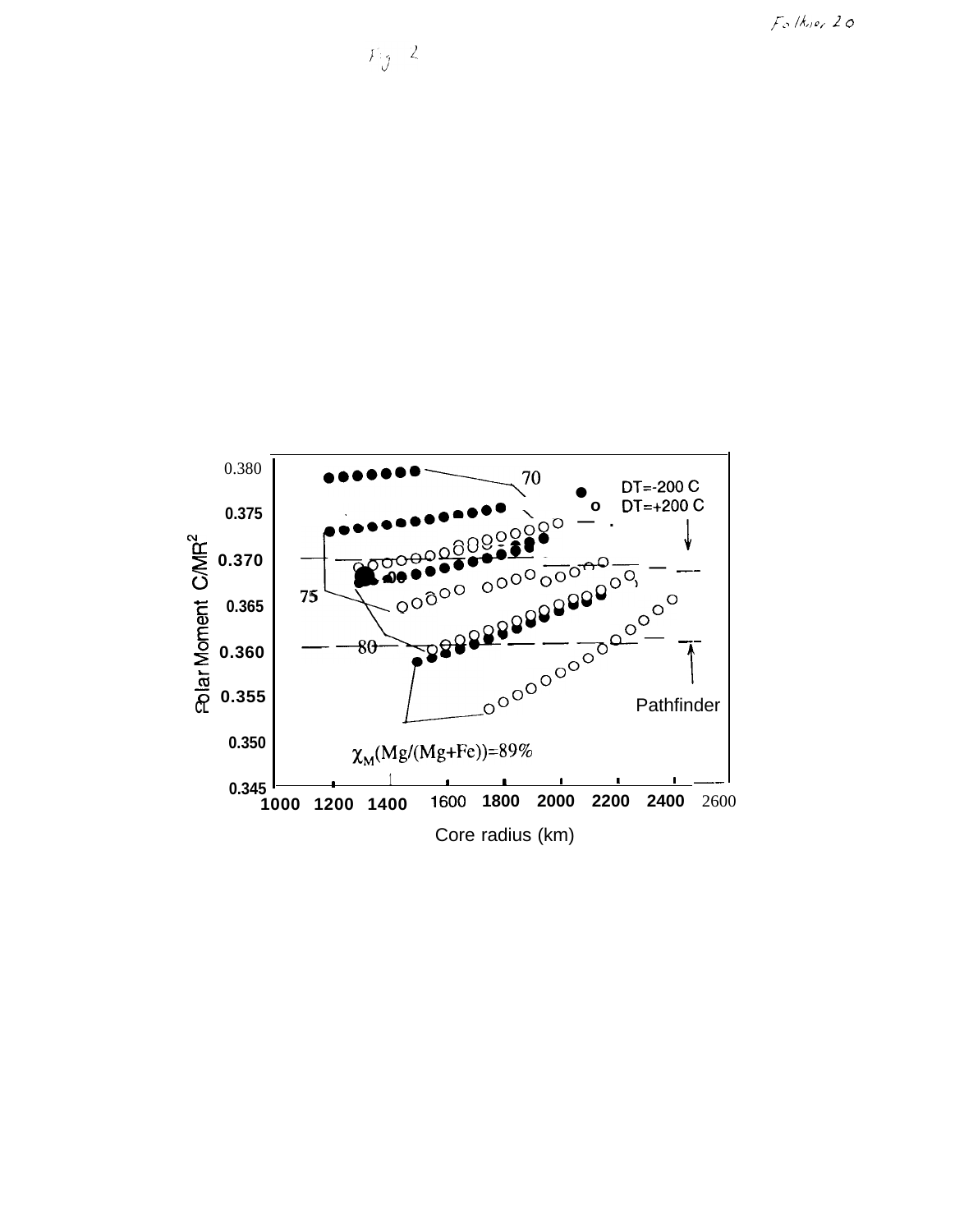